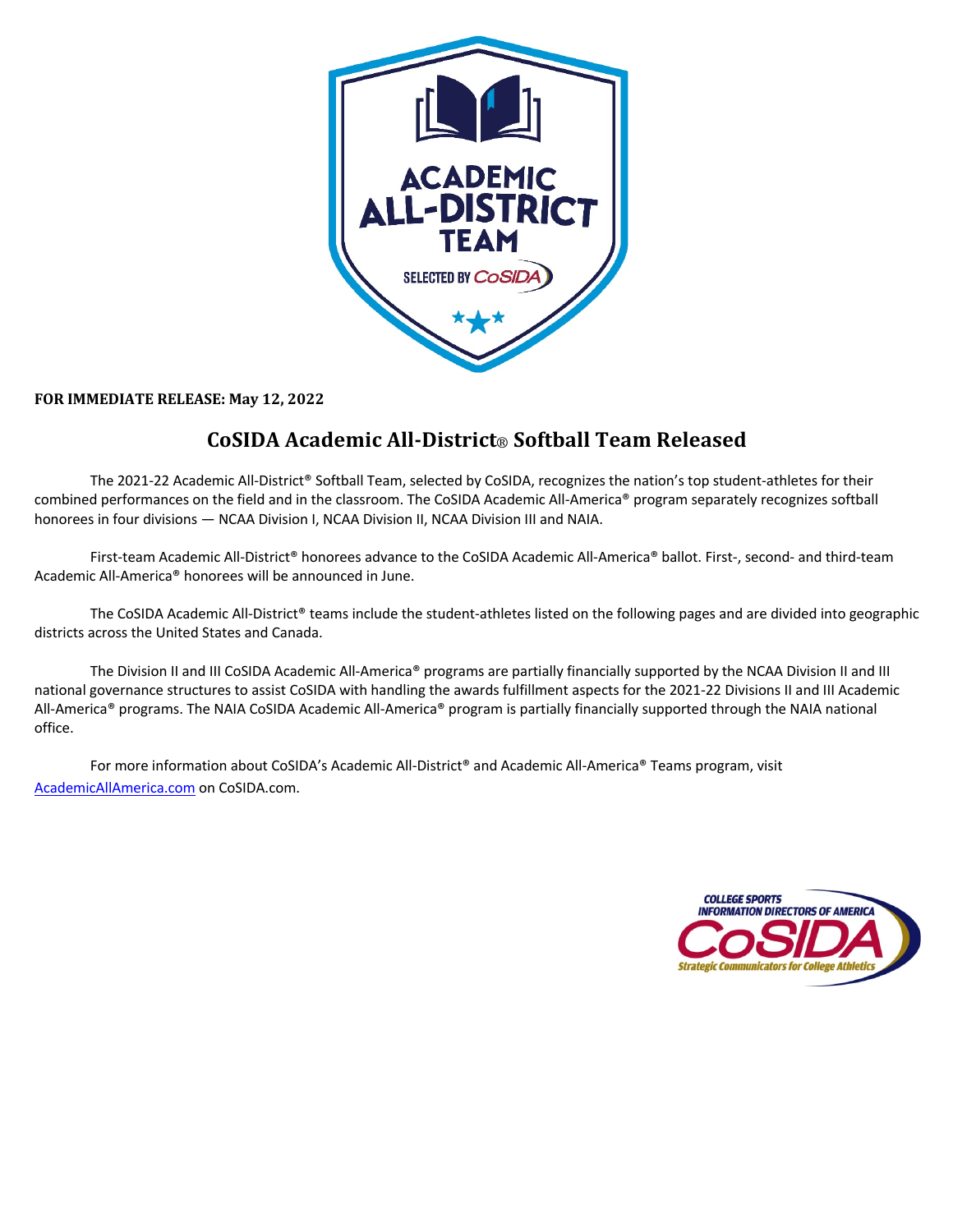

## **2022 Academic All-District**® **Softball Team NCAA Division I**

### **NCAA DIVISION I – DISTRICT 1 (CT, MA, ME, NH, NY, RI, VT)**

| <b>FIRST TEAM</b>    |                           |            |     |                                                  |
|----------------------|---------------------------|------------|-----|--------------------------------------------------|
| Name                 | <b>School</b>             | <b>GPA</b> | Yr. | Major                                            |
| Calista Phippen      | Marist College            | 3.90       | Sr. | Software Development                             |
| <b>Brooke Plonka</b> | Dartmouth College         | 3.39       | Sr. | Neuroscience                                     |
| Jessie Rising        | Manhattan College         | 4.00       | Sr. | Biology                                          |
| Devyn Losco          | <b>Hofstra University</b> | 3.77/3.96  | Gr. | Exercise Science (UG) / Sports Science (G)       |
| Nicole Amodio        | <b>Boston University</b>  | 3.93       | Sr. | <b>Health Science</b>                            |
| Caroline Baratta     | Marist College            | 3.86/4.00  | Gr. | Business Administration (G)                      |
| Caitlin Coker        | <b>Boston University</b>  | 3.83       | Jr. | <b>Biology</b>                                   |
| Katie Falotico       | University at Albany      | 3.92/4.00  | Gr. | Business Administration (UG) / Communication (G) |
| Meghan Giordano      | <b>Hofstra University</b> | 3.56       | Sr. | <b>Physical Education &amp; Health</b>           |
| Morgan Melito        | <b>Harvard University</b> | 3.73       | Sr. | History                                          |
| Elayna Tsiouplis     | <b>Brown University</b>   | 3.69       | Sr. | Economics & Political Science                    |
| <b>Emily Gant</b>    | <b>Boston University</b>  | 3.88       | Sr. | <b>Health Science</b>                            |
| Erin Hufford         | <b>Canisius College</b>   | 3.53/3.74  | Jr. | <b>Applied Nutrition</b>                         |
| Shea Walsh           | Marist College            | 3.87       | Jr. | Biology                                          |
| Jessie Nagel         | College of the Holy Cross | 3.92       | Sr. | Sociology                                        |
|                      |                           |            |     |                                                  |

#### **NCAA DIVISION I – DISTRICT 2 (DC, DE, KY, MD, NJ, PA, WV) FIRST TEAM**

|      | <b>FINOI I CAM</b>        |                                 |            |     |                                                                 |
|------|---------------------------|---------------------------------|------------|-----|-----------------------------------------------------------------|
| Pos. | Name                      | School                          | <b>GPA</b> | Yr. | Major                                                           |
| P    | Courtney Coppersmith UMBC |                                 | 3.73       | Sr. | Biochemistry & Molecular Biology                                |
| P    | Maddy Dwyer               | George Washington University    | 3.79/4.00  | Gr. | Media & Strategic Communications                                |
| P    | Rachel Marsden            | <b>Saint Francis University</b> | 3.87       | Jr. | Management                                                      |
| P    | Dana Vatakis              | <b>Robert Morris University</b> | 3.64       | Sr. | Early Childhood & Special Education                             |
| С    | Kendall Smith             | University of Louisville        | 3.77/3.67  | Gr. | Sport Management (UG) / Sport Administration (G)                |
| IF   | Carley Barjaktarovich     | Lehigh University               | 3.84       | Sr. | HR Management & Marketing                                       |
| IF   | Emmy Blane                | University of Kentucky          | 4.00       | Jr. | Psychology                                                      |
| IF   | Erin Coffel               | University of Kentucky          | 3.69       | So. | Kinesiology                                                     |
| IF   | Kristi DiMeo              | <b>Drexel University</b>        | 3.94/4.00  | Gr. | Elementary Education (UG) / Teaching, Learning & Curriculum (G) |
| IF   | Natasha Miner             | Lafayette College               | 3.96       | Sr. | <b>Biochemistry</b>                                             |
| IF   | Mekenzie Saban            | <b>Saint Francis University</b> | 4.00/4.00  | Gr. | Master of Business Administration                               |
| OF   | Renee Abernathy           | University of Kentucky          | 4.00       | Sr. | Human Health Science                                            |
| OF   | Emily Cimino              | Lehigh University               | 3.65       | Jr. | Biology                                                         |
| OF   | Carmyn Greenwood          | University of Louisville        | 3.36/3.48  | Gr. | Marketing (UG) / Franchise Management (G)                       |
| 0F   | Lani Moreno               | <b>Rider University</b>         | 3.93       | Sr. | Cybersecurity                                                   |
| OF   | Sierra Pierce             | <b>UMBC</b>                     | 3.63       | Sr. | Graphic Design/Media & Communications Studies                   |
| DP   | Ally Kurland              | Pennsylvania State University   | 3.54       | Sr. | Security & Risk Analysis                                        |
| DP   | Paige Rauch               | <b>Villanova University</b>     | 3.58/3.57  | Gr. | Political Science & Communication                               |
|      |                           |                                 |            |     |                                                                 |

#### **NCAA DIVISION I – DISTRICT 3 (NC, TN, VA) FIRST TEAM**

| 1 1117. I LAM    |                                     |            |     |                                                                            |
|------------------|-------------------------------------|------------|-----|----------------------------------------------------------------------------|
| Name             | School                              | <b>GPA</b> | Yr. | Maior                                                                      |
| Erin Edmoundson  | University of Tennessee             | 3.57/3.83  | Gr. | Entrepreneurship & Innovation Concentration (G)                            |
| Ashley Rogers    | University of Tennessee             | 4.00       | Gr. | Biomechanics (G)                                                           |
| Delaney Cumbie   | UNCG.                               | 3.81       | Sr. | Kinesiology                                                                |
| Cori Henderson   | Charlotte                           | 4.00       | Jr. | <b>Special Education</b>                                                   |
| Jameson Kavel    | Duke University                     | 3.88/3.50  | Gr. | Master of Management Studies                                               |
| Lexi Osowski     | <b>Austin Peay State University</b> | 3.82       | Sr. | <b>Exercise Science</b>                                                    |
| Hannah Shifflett | James Madison University            | 3.56       | Sr. | <b>Business Management</b>                                                 |
| Amanda Ayala     | University of Tennessee             | 3.49/3.68  | Gr. | Sport Psychology & Motor Behavior                                          |
| Makenna Matthijs | UNCG                                | 3.89/3.78  | Gr. | Speech Language Pathology & Audiology (UG) / Speech Language Pathology (G) |
| Kiki Milloy      | University of Tennessee             | 3.58       | Jr. | Neuroscience                                                               |
| Sara Jubas       | University of North Carolina        | 3.98/3.90  | Gr. | Biology (G) / Doctor of Pharmacy (G)                                       |
|                  |                                     |            |     |                                                                            |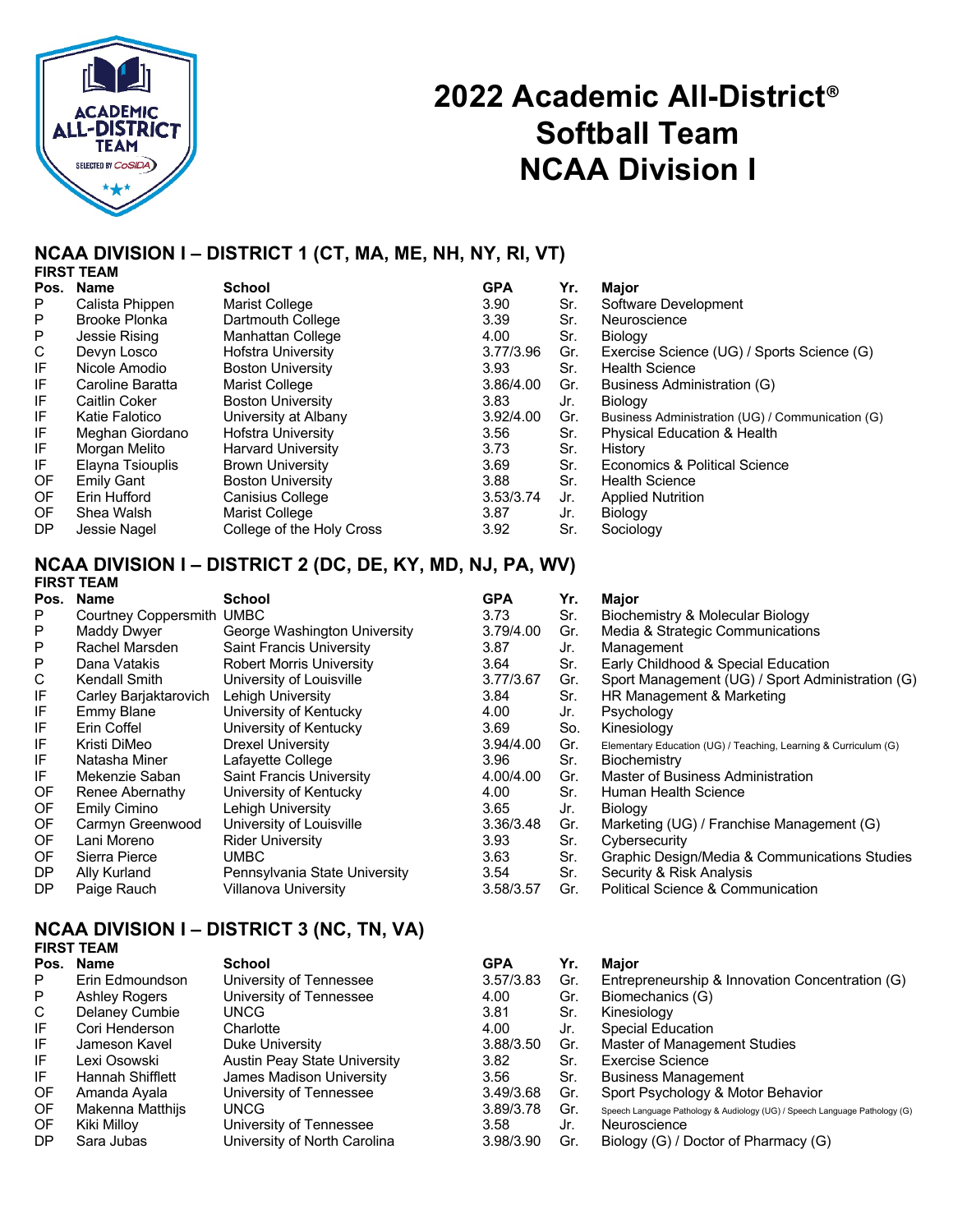

# **2022 Academic All-District**® **Softball Team NCAA Division I**

## **NCAA DIVISION I – DISTRICT 4 (AL, FL, GA, PR, SC)**

|      | <b>FIRST TEAM</b> |                                       |            |     |                                                 |
|------|-------------------|---------------------------------------|------------|-----|-------------------------------------------------|
| Pos. | <b>Name</b>       | <b>School</b>                         | <b>GPA</b> | Yr. | Major                                           |
| P    | Georgina Corrick  | University of South Florida           | 3.68/4.00  | Gr. | Marine Biology (UG) / Global Sustainability (G) |
| P    | Montana Fouts     | University of Alabama                 | 3.41       | Gr. | Psychology (UG) / Hospitality Management (G)    |
| C.   | Paige Pfent       | University of North Florida           | 3.96       | Sr. | <b>Elementary Education</b>                     |
| ΙF   | Lilly Bishop      | <b>Charleston Southern University</b> | 4.00       | Gr. | <b>Criminal Justice</b>                         |
| IF.  | Taylor Cates      | Kennesaw State University             | 3.92       | Sr. | <b>Elementary Education</b>                     |
| IF.  | Charla Echols     | University of Florida                 | 3.62       | Sr. | <b>Education Sciences</b>                       |
| IF.  | Kaylee Tow        | University of Alabama                 | 4.00/4.00  | Gr. | Business (UG) / Marketing (G)                   |
| OF   | McKenna Batterton | <b>FGCU</b>                           | 3.94       | Sr. | Biology                                         |
| OF   | Kat Grill         | University of Alabama                 | 3.96       | So. | Kinesiology                                     |
| OF   | Jenna Johnson     | University of Alabama                 | 3.67       | Jr. | Kinesiology                                     |
| OF.  | Sam Russ          | <b>Clemson University</b>             | 3.88/3.88  | Gr. | Business (UG) / MBA (G)                         |
| DP.  | Iyanla De Jesus   | Coastal Carolina University           | 3.86       | Jr. | Exercise & Sport Science                        |
|      |                   |                                       |            |     |                                                 |

#### **NCAA DIVISION I – DISTRICT 5 (IL, IN, MI, OH) FIRST TEAM**

| Pos. | <b>Name</b>       | <b>School</b>                | <b>GPA</b> | Yr. | <b>Major</b>                                           |
|------|-------------------|------------------------------|------------|-----|--------------------------------------------------------|
| P.   | Alex Echazarreta  | <b>Purdue University</b>     | 3.51       | Sr. | Psychology                                             |
| P    | Alyssa Graves     | <b>Butler University</b>     | 3.83/3.39  | Gr. | Middle/Secondary Education & Management                |
| C    | Katie Keller      | Northern Illinois University | 4.00       | Sr. | <b>Biological Sciences</b>                             |
| IF   | Rachel Becker     | <b>Purdue University</b>     | 3.74       | Sr. | <b>Chemical Engineering</b>                            |
| IF   | Megan Burton      | Eastern Illinois University  | 4.00/4.00  | Gr. | Kinesiology & Sports Studies                           |
| IF   | Hannah Cravens    | Eastern Illinois University  | 3.94       | Sr. | Exercise Science                                       |
| IF   | Maranda Gutierrez | DePaul University            | 3.99       | Sr. | <b>Elementary Education</b>                            |
| IF   | Brooke Johnson    | DePaul University            | 3.67       | Jr. | <b>Health Sciences</b>                                 |
| IF   | Emme Olson        | Illinois State University    | 3.95       | Sr. | Masters of Professional Accounting                     |
| 0F   | Brianna Avery     | <b>Butler University</b>     | 3.72       | Sr. | Biochemistry                                           |
| 0F   | Faith Hensley     | <b>Ball State University</b> | 3.74       | Sr. | <b>Premedical Preparation</b>                          |
| 0F   | <b>Tori Mever</b> | DePaul University            | 3.99       | Jr. | Human Development & Sociology                          |
| 0F   | Kate Polucha      | DePaul University            | 3.92       | Gr. | Sociology & Criminology (UG) /Community Psychology (G) |
| DP   | Sophia Bernard    | Ohio Universitv              | 3.93       | Sr. | Biology (Pre-Professional)                             |

#### **NCAA DIVISION I – DISTRICT 6 (AR, IA, LA, MN, MO, MS, MT, ND, SD, WI, WY) FIRST TEAM**

|      | 1 1117. I LAM     |                               |            |     |                                                  |
|------|-------------------|-------------------------------|------------|-----|--------------------------------------------------|
| Pos. | Name              | <b>School</b>                 | <b>GPA</b> | Yr. | Maior                                            |
| P    | Kailyn Packard    | University of Northern Iowa   | 4.00       | Sr. | <b>Elementary Education</b>                      |
| P    | Autumn Pease      | University of Minnesota       | 3.40       | Sr. | Kinesiology                                      |
| C    | Mia Davidson      | Mississippi State University  | 3.40/3.75  | Gr. | Sport Management (UG) / Sport Administration (G) |
| IF   | Danielle Gibson   | University of Arkansas        | 3.51       | Sr. | Psychology                                       |
| IF   | Taylor Hoqan      | University of Northern Iowa   | 3.99       | Jr. | <b>Communication Disorders</b>                   |
| IF   | Kaylee Pond       | <b>Iowa State University</b>  | 4.00       | So. | Journalism & Mass Communication                  |
| IF   | Kristi Stevenson  | Saint Louis University        | 3.91/3.98  | Gr. | Accounting                                       |
| OF.  | Emilee Buringa    | North Dakota State University | 4.00       | So. | Education                                        |
| OF.  | Natalie DenHartog | University of Minnesota       | 3.83/4.00  | Gr. | Organizational Leadership, Policy, & Development |
| OF   | Carli Spelhaug    | <b>Iowa State University</b>  | 3.90       | Jr. | Kinesiology & Health                             |
| DP   | Kimberly Wert     | University of Missouri        | 3.64       | Sr. | Psychology & Health Sciences                     |
|      |                   |                               |            |     |                                                  |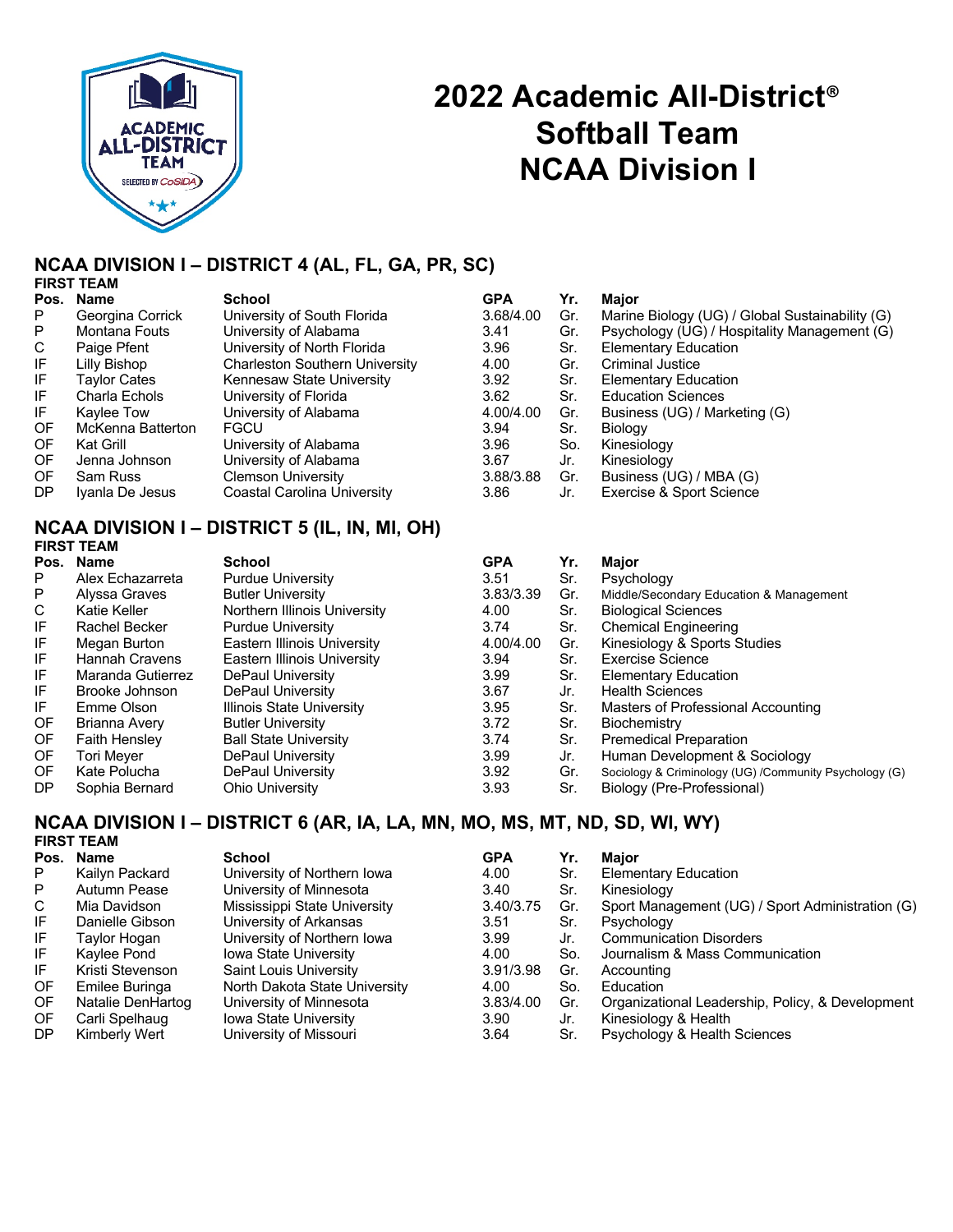

## **2022 Academic All-District**® **Softball Team NCAA Division I**

### **NCAA DIVISION I – DISTRICT 7 (CO, ID, KS, NE, NM, NV, OK, TX)**

|           | <b>FIRST TEAM</b>     |                                        |            |     |                                                |  |  |  |  |
|-----------|-----------------------|----------------------------------------|------------|-----|------------------------------------------------|--|--|--|--|
|           | Pos. Name             | <b>School</b>                          | <b>GPA</b> | Yr. | Major                                          |  |  |  |  |
| P         | Jenny Bressler        | UNLV                                   | 3.88       | Sr. | Accounting                                     |  |  |  |  |
| P         | Kelly Maxwell         | Oklahoma State University              | 3.63       | Sr. | Biochemistry & Molecular Biology (Pre-Medical) |  |  |  |  |
| C         | Lynnsie Elam          | University of Oklahoma                 | 3.87       | Sr. | Health & Exercise Science/Psychology           |  |  |  |  |
| IF        | <b>Billie Andrews</b> | University of Nebraska                 | 3.90       | So. | <b>Graphic Design</b>                          |  |  |  |  |
| IF        | <b>Riley Grunberg</b> | The University of Texas at San Antonio | 3.81       | Sr. | <b>Mechanical Engineering</b>                  |  |  |  |  |
| IF        | Tiare Jennings        | University of Oklahoma                 | 3.72       | So. | <b>Sports Business</b>                         |  |  |  |  |
| IF        | Grace Lyons           | University of Oklahoma                 | 3.86       | Sr. | <b>Biomedical Engineering</b>                  |  |  |  |  |
| IF        | Maya Matsubara        | <b>Colorado State University</b>       | 4.00       | So. | Anatomy & Physiology                           |  |  |  |  |
| IF.       | Alison Seng           | <b>Boise State University</b>          | 3.49       | Sr. | <b>Health Studies</b>                          |  |  |  |  |
| OF        | Chelsea Alexander     | Oklahoma State University              | 3.94/4.00  | Gr. | Agricultural Communications (UG) / MBA (G)     |  |  |  |  |
| <b>OF</b> | Addison Barnard       | <b>Wichita State University</b>        | 3.73       | So. | <b>Health Science</b>                          |  |  |  |  |
| OF.       | Andrea Howard         | University of New Mexico               | 4.00       | Sr. | Biology & Psychology                           |  |  |  |  |
| OF        | Kelsey Lalor          | <b>Boise State University</b>          | 3.80       | Sr. | Kinesiology                                    |  |  |  |  |
| DP.       | Josie Bower           | <b>Baylor University</b>               | 3.81       | Jr. | Accounting                                     |  |  |  |  |

#### **NCAA DIVISION I – DISTRICT 8 (AK, AZ, CA, HI, OR, UT, WA, Canada) FIRST TEAM**

| Pos.      | <b>Name</b>      | <b>School</b>              | <b>GPA</b> | Yr. | Major                            |
|-----------|------------------|----------------------------|------------|-----|----------------------------------|
| P         | Gabbie Plain     | University of Washington   | 3.72       | Sr. | Psychology & Anthropology        |
| P         | Alana Vawter     | <b>Stanford University</b> | 3.57       | Jr. | Management Science & Engineering |
| C         | Makena Smith     | University of California   | 3.55       | Sr. | <b>Public Health</b>             |
| IF        | Allee Bunker     | University of Oregon       | 3.58       | Sr. | Accounting                       |
| IF        | Bella Loomis     | Arizona State University   | 4.00/4.00  | Gr. | Psychology                       |
| IF        | Briana Perez     | UCLA                       | 3.50/4.00  | Gr. | Education                        |
| IF        | Emily Young      | <b>Stanford University</b> | 3.88       | Sr. | Aeronautics & Astronautics       |
| OF        | Yannira AcuA±a   | Arizona State University   | 3.64       | Sr. | Liberal Studies                  |
| OF        | Ellessa Bonstrom | University of Utah         | 3.50       | Sr. | <b>Information Systems</b>       |
| OF        | Hanna Delgado    | University of Oregon       | 3.42       | So. | Human Physiology                 |
| <b>DP</b> | Carley Nance     | Seattle University         | 3.73/3.57  | Gr. | Crime Analysis                   |
|           |                  |                            |            |     |                                  |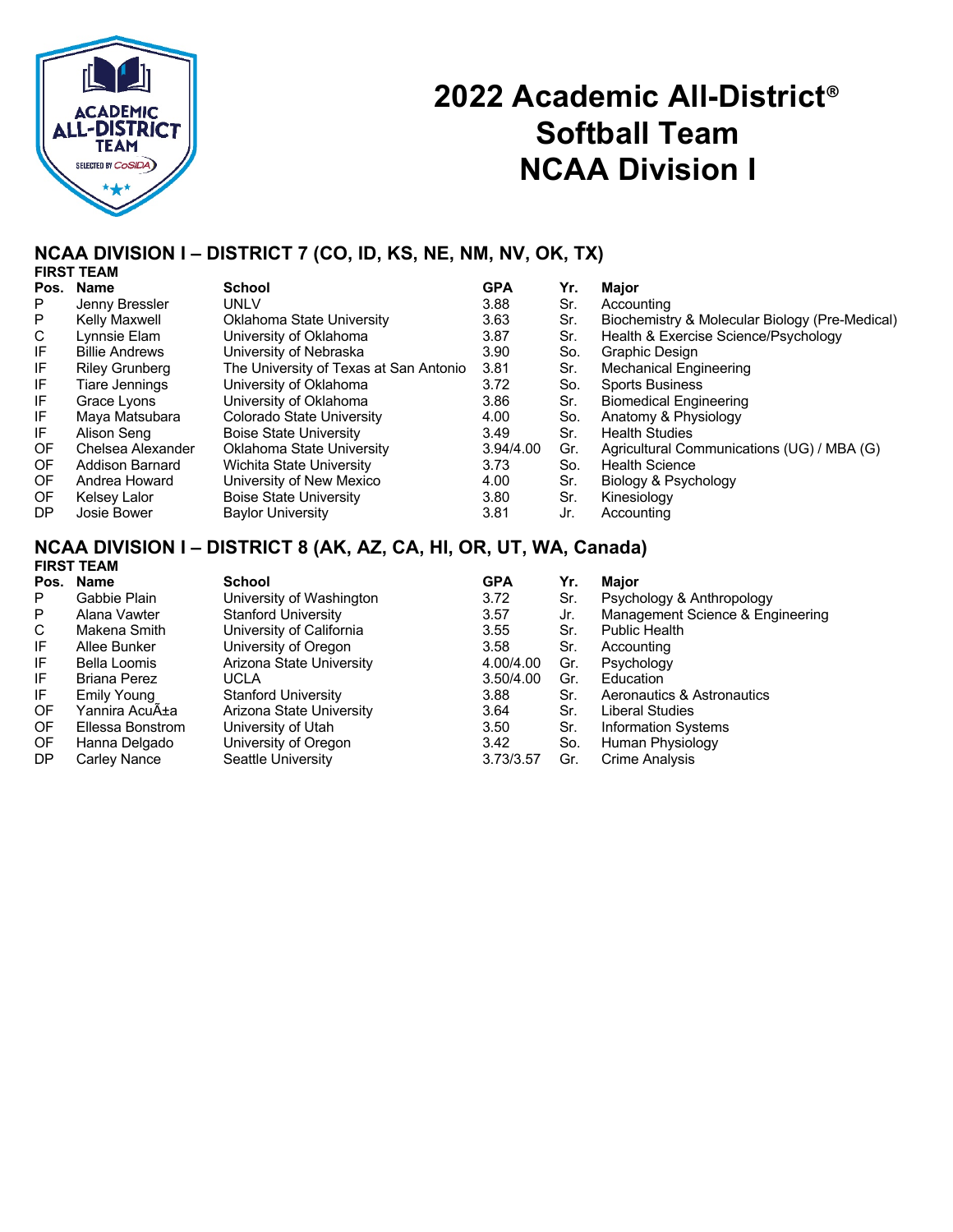

# **2022 Academic All-District**® **Softball Team NCAA Division II**

## **NCAA DIVISION II – DISTRICT 1 (Central Atlantic, East Coast, Northeast 10)**

|     | <b>FIRST TEAM</b>      |                                   |            |     |                                |
|-----|------------------------|-----------------------------------|------------|-----|--------------------------------|
|     | Pos. Name              | School                            | <b>GPA</b> | Yr. | Major                          |
| P   | Kaite Burawski         | University of Bridgeport          | 3.79       | Jr. | Dental Hygiene                 |
| P   | Claire Fon             | Adelphi University                | 3.91       | Jr. | Psychology                     |
| C   | Adriana Mungo          | Georgian Court University         | 3.85       | So. | Accounting                     |
| IF  | Kaileen Cain           | <b>Bentley University</b>         | 3.93/3.88  | Gr. | MBA (Marketing)                |
| IF  | <b>Courtney Greene</b> | <b>Molloy College</b>             | 3.81/4.00  | Gr. | Accounting                     |
| IF  | Gina Hinckley          | <b>Franklin Pierce University</b> | 3.77/3.72  | Gr. | <b>Business Management</b>     |
| IF. | Kiana Robinson         | University of Bridgeport          | 4.00       | So. | Accounting                     |
| IF  | Kaitlyn Stufft         | Georgian Court University         | 3.50       | So. | <b>Criminal Justice</b>        |
| 0F  | Emma Cooney            | Caldwell University               | 3.66       | Sr. | Childhood Education            |
| OF. | Kaira Ramon            | University of Bridgeport          | 3.65       | Sr. | <b>Computer Engineering</b>    |
| OF. | Gabrielle Simms        | University of the Sciences        | 3.68       | Sr. | <b>Physical Therapy</b>        |
| DP  | Sydney Johnston        | Mercy College                     | 3.96       | Jr. | <b>Communication Disorders</b> |

#### **NCAA DIVISION II – DISTRICT 2 (Central Intercollegiate, Mountain East, Pennsylvania State) FIRST TEAM**

| Pos.      | Name                  | <b>School</b>                  | <b>GPA</b> | Yr. | <b>Major</b>                                   |
|-----------|-----------------------|--------------------------------|------------|-----|------------------------------------------------|
| P         | Makenzie Amend        | West Liberty University        | 3.61/4.00  | Gr. | Criminal Justice (UG) / Criminology (G)        |
| P         | Hannah Hudson         | West Virginia Wesleyan College | 3.94/4.00  | Gr. | Exercise Science (UG) / Athletic Training (G)  |
| C         | Madison Frv           | Mercyhurst University          | 4.00       | Jr. | Special Education & Early Childhood Education  |
| IF        | Morgan DeFeo          | Shippensburg University        | 3.94       | Sr. | Supply Chain Management & Marketing            |
| IF        | Kristina DeMatteis    | <b>Gannon University</b>       | 3.73/3.70  | Gr. | <b>Business Administration</b>                 |
| IF        | Hannah Marsteller     | Shippensburg University        | 3.56       | Sr. | Biology (Pre-Veterinary)                       |
| IF        | Chloe McQuestion      | <b>Mercyhurst University</b>   | 3.92       | Sr. | Biochemistry                                   |
| IF        | Nicole Purtell        | <b>Shepherd University</b>     | 3.88       | Sr. | <b>Business Administration &amp; Sociology</b> |
| IF        | Alli Robinson         | West Virginia Wesleyan College | 3.81       | Jr. | Exercise Science                               |
| IF        | Morgan Toal           | Seton Hill University          | 3.39       | Sr. | Mathematics & Actuary Science                  |
| OF        | Sofia Cecchin         | East Stroudsburg University    | 3.62/4.00  | Gr. | Management & Leadership                        |
| 0F        | Alexis Maciejowski    | Notre Dame College             | 3.61       | Sr. | Sports Management & Marketing                  |
| OF.       | <b>Madison Melvin</b> | West Chester University        | 3.46       | Jr. | Pre-Physical Therapy                           |
| <b>OF</b> | Jenna Osikowicz       | Seton Hill University          | 3.55/3.88  | Gr. | Marketing & Human Resources (UG) / MBA (G)     |
| 0F        | Laura Thompson        | Concord University             | 3.86       | Sr. | Biology                                        |
| DP        | Annie Paterson        | <b>West Liberty University</b> | 3.65       | Sr. | Exercise Physiology                            |

#### **NCAA DIVISION II – DISTRICT 3 (Conference Carolinas, Peach Belt, South Atlantic) FIRST TEAM**

|     | 1 1117. I LAM        |                                  |            |     |                                                       |
|-----|----------------------|----------------------------------|------------|-----|-------------------------------------------------------|
|     | Pos. Name            | <b>School</b>                    | <b>GPA</b> | Yr. | <b>Major</b>                                          |
| P   | Harlie Duncan        | <b>Anderson University</b>       | 4.00/4.00  | Gr. | Biochemistry                                          |
| P   | Laken Maxwell        | <b>Anderson University</b>       | 3.93       | So. | Kinesiology (Pre-Physical Therapy)                    |
| C   | Jordan Adcox         | <b>UNC Pembroke</b>              | 3.86       | Sr. | Biology                                               |
| IF  | Camryn Haag          | King University                  | 3.31       | Sr. | Exercise Science (Kinesiology)                        |
| IF  | Tedi Nunn            | Newberry College                 | 4.00       | Jr. | Biology                                               |
| IF  | Ashtyn Patterson     | <b>Francis Marion University</b> | 4.00       | Sr. | Art Education & Psychology (double major)             |
| IF  | Madi Perry           | University of North Georgia      | 3.89       | Jr. | Kinesiology/Health & Fitness                          |
| IF  | Mary Sells           | <b>UNC Pembroke</b>              | 3.59/3.33  | Gr. | Biology                                               |
| IF  | Sara Stroud          | <b>Wingate University</b>        | 4.00       | So. | Nursing                                               |
| IF  | <b>Hannah Towery</b> | Newberry College                 | 3.84/3.83  | Gr. | Education (UG) / Organizational Dev. & Leadership (G) |
| OF. | Anna Alloway         | Tusculum University              | 3.98       | Gr. | Elementary Education (UG) / Education (G)             |
| OF. | Shannon Antonini     | Lander University                | 3.57       | Sr. | <b>Business Administration</b>                        |
| OF. | Savannah Moorefield  | Lenoir-Rhyne University          | 3.90/3.92  | Gr. | Exercise Science (UG) / Public Health (Grad)          |
| DP  | Laney McLaurin       | <b>Wingate University</b>        | 3.85       | So. | <b>Criminal Justice</b>                               |
|     |                      |                                  |            |     |                                                       |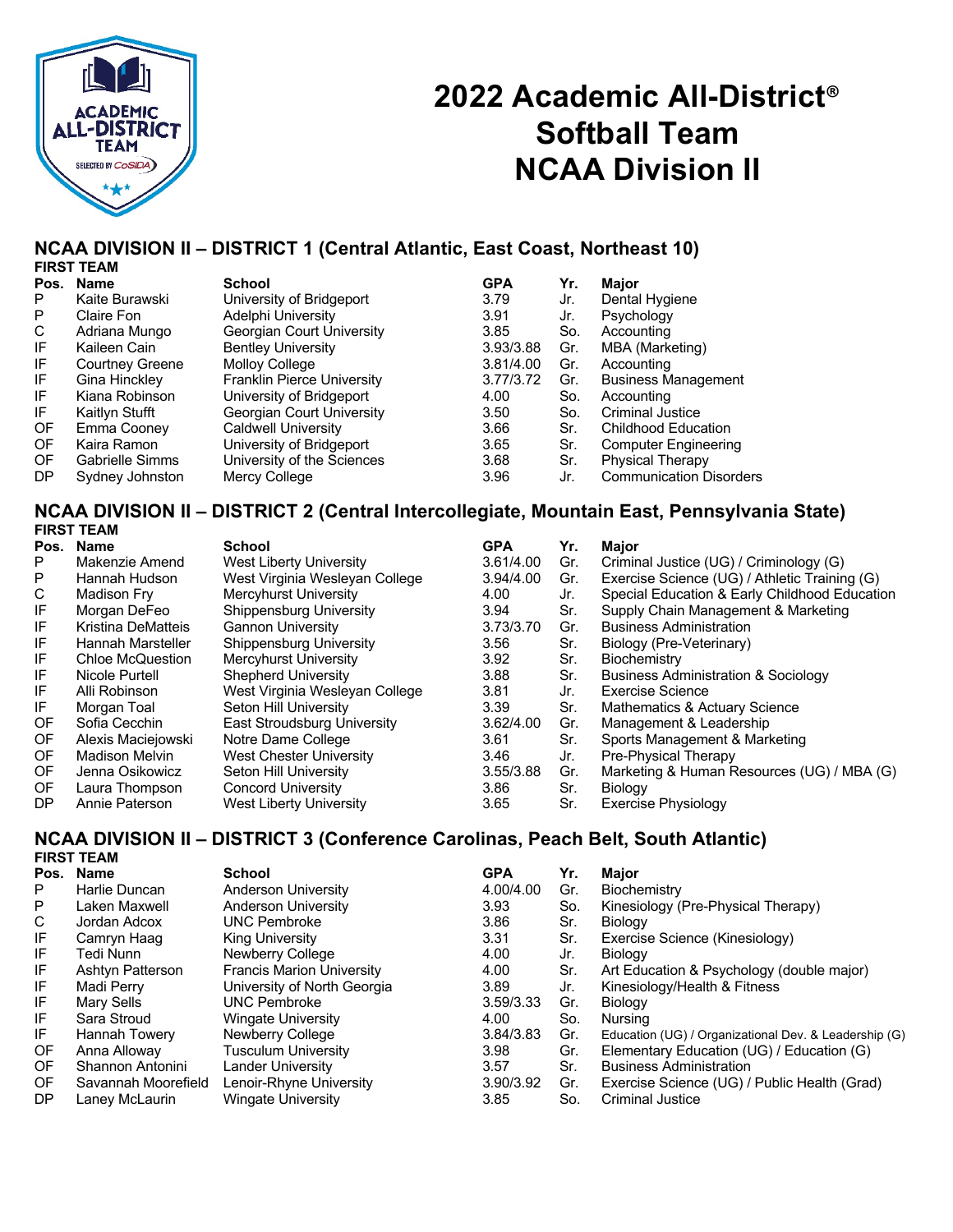

# **2022 Academic All-District**® **Softball Team NCAA Division II**

## **NCAA DIVISION II – DISTRICT 4 (Great Lakes Intercollegiate, Great Lakes Valley, Great Midwest)**

|     | <b>FIRST TEAM</b>  |                                      |            |     |                                           |
|-----|--------------------|--------------------------------------|------------|-----|-------------------------------------------|
|     | Pos. Name          | <b>School</b>                        | <b>GPA</b> | Yr. | <b>Maior</b>                              |
| P   | Hannah Beatus      | <b>Grand Valley State University</b> | 3.48       | Gr. | Marketing                                 |
| P   | Amanda Weyh        | Lindenwood University                | 4.00       | Jr. | <b>Elementary Education</b>               |
| C   | Alexis Koza        | Davenport University                 | 3.86       | Sr. | Nursing                                   |
| IF  | Danielle Dennis    | University of Illinois Springfield   | 4.00       | Sr. | Exercise Science                          |
| IF  | Lydia Goble        | <b>Grand Valley State University</b> | 3.50       | Sr. | Sport Management                          |
| IF  | Dominique Proctor  | University of Indianapolis           | 3.92       | So. | Nursina                                   |
| IF  | Calli Wibbenmeyer  | <b>Rockhurst University</b>          | 3.94       | Gr. | Elementary Education (UG) / Education (G) |
| 0F  | Mackenzie Bedrick  | University of Southern Indiana       | 4.00       | So. | Nursing                                   |
| OF  | Taylor Bushman     | Lindenwood University                | 3.96       | Sr. | <b>Biological Sciences</b>                |
| OF. | Joanna Cirrincione | <b>Grand Valley State University</b> | 3.48       | Sr. | Sport Management                          |
| OF  | Paige Kortz        | <b>Ferris State University</b>       | 3.96       | Sr. | Accountancy/Finance                       |
| DP. | Katie Back         | University of Southern Indiana       | 3.93       | Sr. | Psychology (Health Administration)        |

#### **NCAA DIVISION II – DISTRICT 5 (Gulf South, Southern Intercollegiate, Sunshine State) FIRST TEAM**

|           | Pos. Name        | <b>School</b>                          | <b>GPA</b> | Yr. | Major                           |
|-----------|------------------|----------------------------------------|------------|-----|---------------------------------|
| P         | Maci Barnhart    | <b>Barry University</b>                | 3.61       | Jr. | Psychology                      |
| P         | Alanna Goble     | Auburn University at Montgomery        | 3.59       | Jr. | Pre-Nursing                     |
| P         | Corynn Miner     | University of Tampa                    | 3.80/3.80  | Gr. | MBA                             |
| C         | Payton Germer    | <b>Barry University</b>                | 3.96/4.00  | Gr. | <b>Math Education</b>           |
| IF        | Raiven Bryant    | Rollins College                        | 3.90       | Sr. | <b>Communication Studies</b>    |
| IF        | Gia Martin       | Auburn University at Montgomery        | 3.93       | So. | Psychology                      |
| IF        | Nikki Pennington | Valdosta State University              | 3.32       | Sr. | Nursing                         |
| IF        | Ashley Troutman  | Rollins College                        | 4.00       | Jr. | Anthropology                    |
| OF        | Lia Johnson      | Embry-Riddle Aeronautical Univ. (Fla.) | 3.50/4.00  | Gr. | Aeronautics (UG) / Aviation (G) |
| OF        | Mikayla Lewin    | Florida Tech                           | 3.67       | Sr. | Engineering                     |
| OF        | Cheyenne Nelson  | Florida Tech                           | 3.81       | Sr. | Aerospace Engineering           |
| <b>DP</b> | Kat Fallen       | Auburn University at Montgomery        | 3.63       | So. | Management                      |

#### **NCAA DIVISION II – DISTRICT 6 (Lone Star, Rocky Mountain) FIRST TEAM**

| Pos.      | <b>Name</b>         | School                                  | <b>GPA</b> | Yr. | Major                              |
|-----------|---------------------|-----------------------------------------|------------|-----|------------------------------------|
| P         | Payton Foster       | University of Texas at Tyler            | 3.82       | Jr. | <b>Business Administration</b>     |
| P.        | Emily Otto          | Texas A&M University - Commerce         | 3.81       | Sr. | Health Kinesiology & Sport Studies |
| C         | <b>Ally Distler</b> | Colorado Mesa University                | 4.00       | So. | Psychology                         |
| IF        | Nicole Christensen  | Colorado Mesa University                | 3.79       | Sr. | Biology                            |
| IF        | Khmari Edwards      | Cameron University                      | 3.87       | Sr. | Psychology                         |
| IF        | Ashlyn Lerma        | Angelo State University                 | 3.94       | Sr. | Finance                            |
| IF        | Madison Schaefer    | Texas A&M University - Commerce         | 3.90       | Jr. | Finance                            |
| IF        | Paxton Scheurer     | Angelo State University                 | 3.77/4.00  | Gr. | Industrial Organization Psychology |
| OF.       | Shelby Robb         | Metropolitan State University of Denver | 4.00       | So. | Sport Management                   |
| OF.       | Ruby Salzman        | West Texas A&M University               | 3.55       | Sr. | Healthcare Management              |
| OF.       | Savannah Wysocki    | Lubbock Christian University            | 3.94       | Sr. | Pre-Med                            |
| <b>DP</b> | Ellie Smith         | Colorado Mesa University                | 3.42       | Sr. | Nursing                            |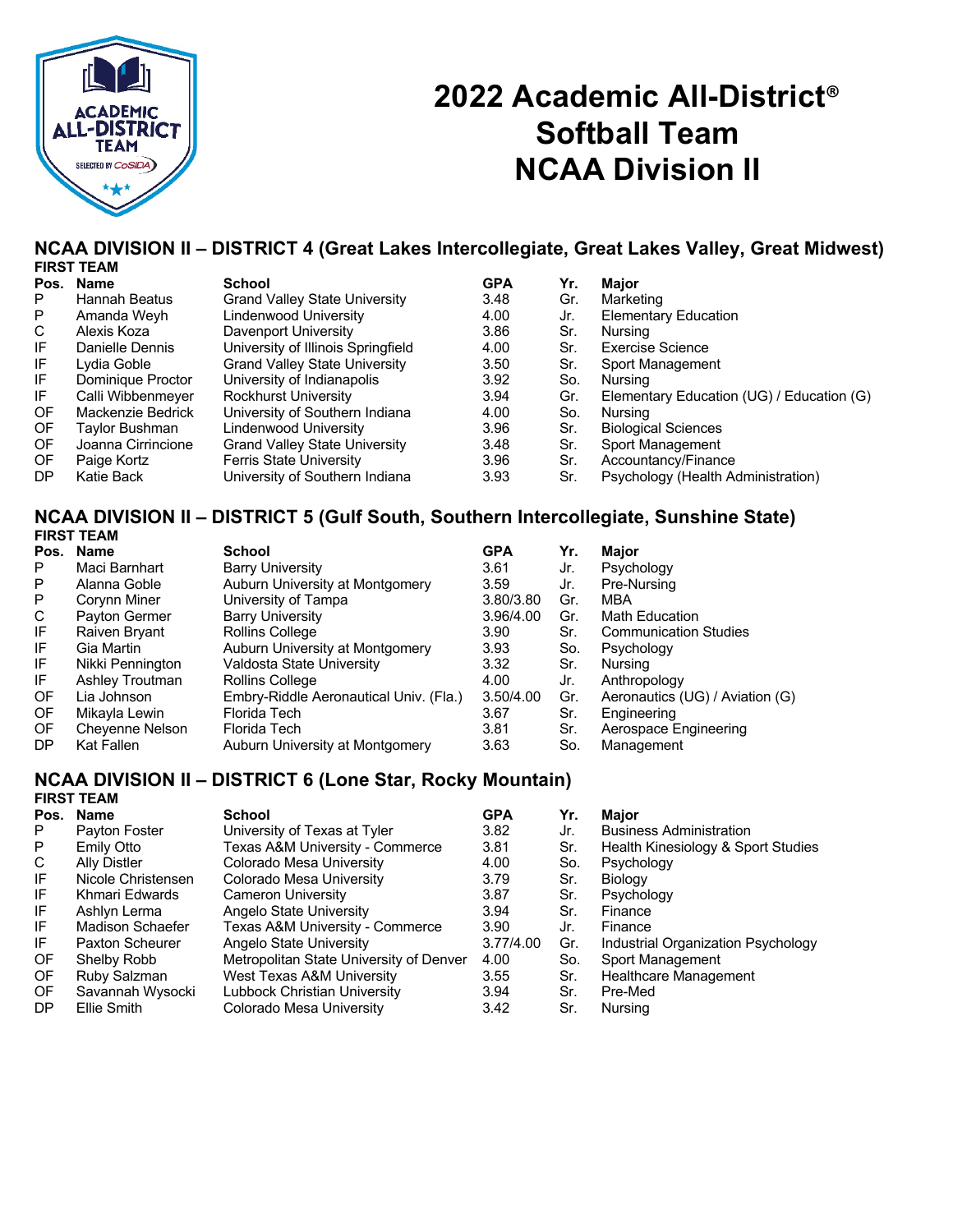

# **2022 Academic All-District**® **Softball Team NCAA Division II**

### **NCAA DIVISION II – DISTRICT 7 (Great American, Mid-America, Northern Sun)**

|           | <b>FIRST TEAM</b> |                            |            |     |                                                    |
|-----------|-------------------|----------------------------|------------|-----|----------------------------------------------------|
| Pos.      | <b>Name</b>       | School                     | <b>GPA</b> | Yr. | Maior                                              |
| P.        | Ashley Mickschl   | Augustana University       | 3.73/4.00  | Gr. | Education & Spanish (UG) /Masters of Education (G) |
| P         | Liz Pautz         | Winona State University    | 4.00       | Sr. | Biology                                            |
| C         | Gracey Brink      | Augustana University       | 3.95       | Jr. | <b>Exercise Science</b>                            |
| IF        | Haley McFarlane   | St. Cloud State University | 4.00/4.00  | Gr. | Kinesiology (UG) / Sports Mgmt. Kinesiology (G)    |
| IF        | Tvmber Rilev      | Arkansas Tech University   | 3.84       | Gr. | <b>Rehabilitation Science</b>                      |
| IF        | Elexis Watson     | Rogers State University    | 3.74       | Sr. | <b>Allied Health</b>                               |
| IF.       | Delaney Young     | Augustana University       | 3.66       | Sr. | Sign Lang Interpreting                             |
| <b>OF</b> | Keelah Griffth    | Pittsburg State University | 4.00       | Sr. | Recreation Services, Sport & Hospitality Mgmt.     |
| OF.       | Clara Heislen     | Concordia-St. Paul         | 3.98       | Sr. | 5-12 Health & K-12 Physical Ed                     |
| <b>OF</b> | Holly Weinberger  | St. Cloud State University | 3.91       | Jr. | Health & Physical Education                        |
| DP        | Caitlyn Wells     | Arkansas Tech University   | 3.78       | So. | Health/PE Education                                |

#### **NCAA DIVISION II – DISTRICT 8 (California Collegiate, Great Northwest, Pacific West) FIRST TEAM**

| Pos.      | <b>Name</b>             | <b>School</b>                 | <b>GPA</b> | Yr. | Major                        |
|-----------|-------------------------|-------------------------------|------------|-----|------------------------------|
| P         | Sidney Booth            | Northwest Nazarene University | 3.93       | Jr. | Pre-Physical Therapy         |
| P         | Tori Hensley            | Northwest Nazarene University | 3.95/3.83  | Gr. | MBA (G)                      |
| P         | <b>Brooke Larsen</b>    | Chico State                   | 3.57       | Sr. | Graphic Design               |
| C         | Natalie Willoughby      | Western Oregon University     | 3.86       | So. | <b>Business</b>              |
| IF        | Nicole Andelin          | Cal State San Marcos          | 3.61       | Sr. | <b>Psychological Science</b> |
| IF.       | Tatum Dow               | Western Washington University | 3.91       | Sr. | <b>Elementary Education</b>  |
| IF.       | <b>Ivy Hommel</b>       | Northwest Nazarene University | 3.77/3.97  | Gr. | Education (G)                |
| IF        | Izzy Starr              | Cal Poly Humboldt             | 3.52       | Jr. | Theatre (Film)               |
| OF        | Amanda Metzger          | Chico State                   | 3.99       | Sr. | Psychology                   |
| OF        | Jennifer Morinishi      | <b>Biola University</b>       | 3.96       | Sr. | Human Biology                |
| OF        | <b>Brylynn Vallejos</b> | San Francisco State           | 3.79       | Sr. | Kinesiology                  |
| <b>DP</b> | Alani Nguyen            | Chico State                   | 3.79       | Jr. | <b>Business Management</b>   |
|           |                         |                               |            |     |                              |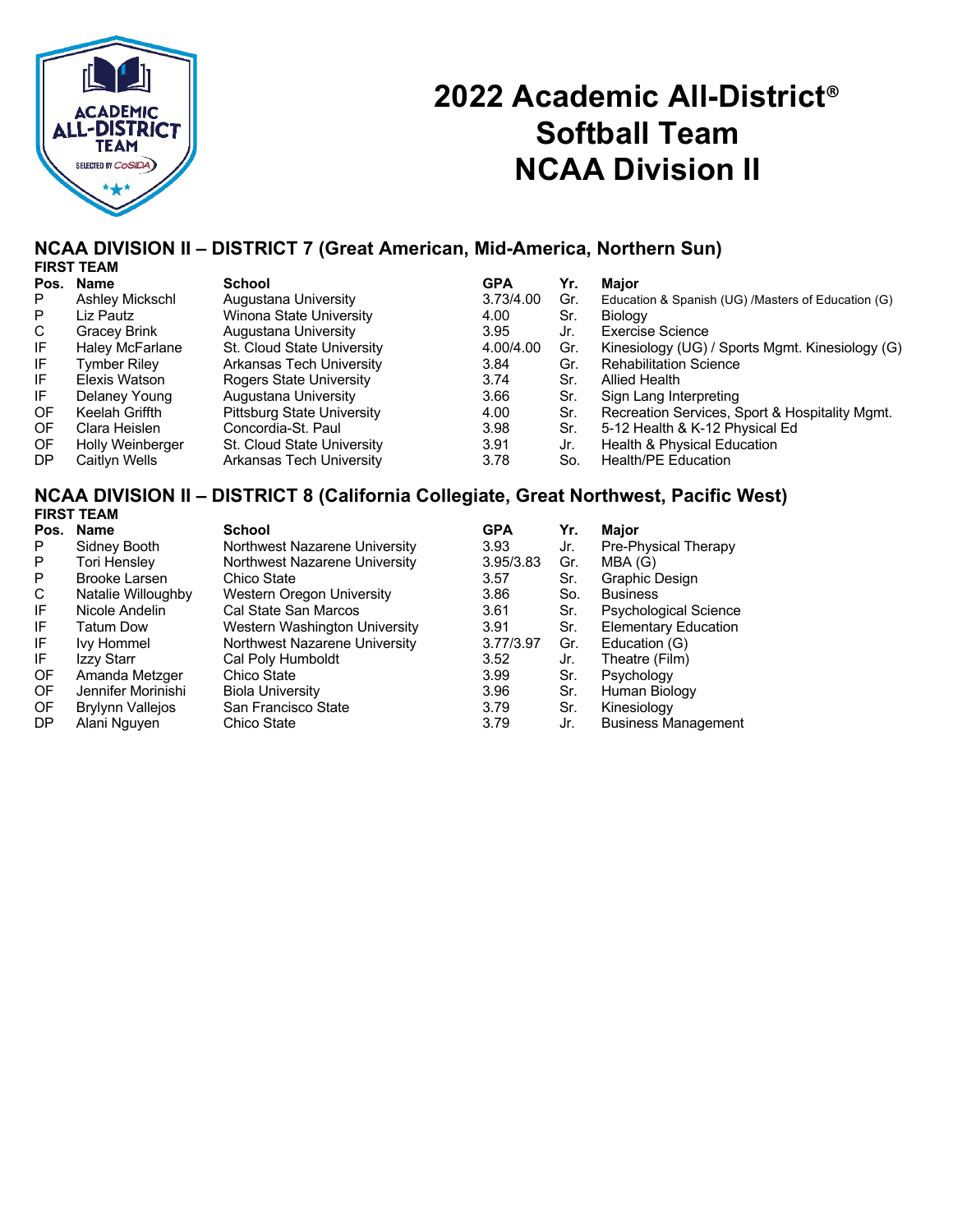

# **2022 Academic All-District**® **Softball Team NCAA Division III**

### **NCAA DIVISION III – DISTRICT 1 (MA, ME)**

| <b>FIRST TEAM</b> |
|-------------------|
|                   |

|           | Pos. Name         | <b>School</b>                   | <b>GPA</b> | Yr. | <b>Maior</b>                                          |
|-----------|-------------------|---------------------------------|------------|-----|-------------------------------------------------------|
| P         | Anva Chase        | міт                             | 3.84       | Sr. | <b>Mechanical Engineering</b>                         |
| P         | Moira O'Reilly    | <b>Babson College</b>           | 3.73       | So. | <b>Business Management</b>                            |
| C         | Kate Karamouzis   | <b>Babson College</b>           | 3.82       | Jr. | <b>Business Management</b>                            |
| IF        | Lindsay Ambrosino | Worcester Polytechnic Institute | 4.00       | Sr. | Electrical & Computer & Biomedical Engineering        |
| IF        | Kenzie Dore       | <b>Husson University</b>        | 4.00       | So. | Criminal Justice & Masters of Criminal Justice Admin. |
| IF        | Katie Watts       | Endicott College                | 3.96       | Jr. | Mathematics/Secondary Education                       |
| IF        | Sam Witmer        | Springfield College             | 3.80/3.90  | Gr. | <b>Physical Education/Health Education</b>            |
| OF        | Mackenzie Doyle   | Springfield College             | 3.67       | Sr. | Sport Management                                      |
| OF        | Audrey Labouliere | <b>Babson College</b>           | 3.54       | Sr. | Finance                                               |
| OF        | Sydney Russell    | Worcester Polytechnic Institute | 3.77       | So. | <b>Biomedical Engineering</b>                         |
| <b>DP</b> | Katia Pendowski   | міт                             | 4.00       | So. | <b>Mechanical Engineering</b>                         |

#### **NCAA DIVISION III – DISTRICT 2 (CT, DC, DE, MD, NH, NJ, RI, VT, WV) FIRST TEAM**

|      | 1 1133 1 LAM             |                                    |            |     |                                                        |
|------|--------------------------|------------------------------------|------------|-----|--------------------------------------------------------|
| Pos. | <b>Name</b>              | <b>School</b>                      | <b>GPA</b> | Yr. | Major                                                  |
| P    | <b>Emily August</b>      | Rowan University                   | 3.73       | Sr. | Elementary Education                                   |
| P    | <b>Heather Clevenger</b> | <b>Kean University</b>             | 3.98       | Sr. | Chemistry                                              |
| C    | Korie Haque              | Rowan University                   | 4.00       | Sr. | <b>Health &amp; Physical Education</b>                 |
| IF   | Courtney Collins-Pisano  | Wesleyan University                | 4.00       | Sr. | Neuroscience & Behavior, Biology & Psychology          |
| IF   | Lauren Conroy            | The College of New Jersey          | 3.62       | Sr. | <b>Communication Studies</b>                           |
| IF   | Kate LaPan               | <b>Castleton University</b>        | 3.74       | Sr. | <b>Physical Education</b>                              |
| IF   | Lauren Meyers            | Salisbury University               | 3.85       | Jr. | Marketing                                              |
| IF   | Anna Nunziato            | <b>William Paterson University</b> | 3.88       | Sr. | Finance                                                |
| IF   | Natalie Paoli            | Salisbury University               | 3.88       | Jr. | <b>Public Relations &amp; Strategic Communications</b> |
| IF   | Noelle Ruschil           | Middlebury College                 | 3.55       | Sr. | Environmental Studies & Biology                        |
| OF   | Jaclyn Carifi            | The College of New Jersey          | 3.97       | Jr. | Accounting                                             |
| OF   | Abby Mace                | <b>Salisbury University</b>        | 3.76       | Jr. | Psychology                                             |
| OF.  | Morgan Zane              | Rowan University                   | 4.00       | Sr. | <b>Elementary Education</b>                            |
| DP.  | Jenna Glinko             | Centenary University (N.J.)        | 3.99       | Jr. | Finance, Data Analytics & Social Media Marketing       |
|      |                          |                                    |            |     |                                                        |

#### **NCAA DIVISION III – DISTRICT 3 (NY) FIRST TEAM**

| Pos. | <b>Name</b>            | <b>School</b>                    | <b>GPA</b> | Yr. | Major                                    |
|------|------------------------|----------------------------------|------------|-----|------------------------------------------|
| P.   | Elizabeth Eberhardt    | <b>SUNY Geneseo</b>              | 3.57       | Jr. | Childhood & Special Education            |
| P    | Olivia Zoeller         | <b>Clarkson University</b>       | 3.63       | Sr. | <b>Electrical Engineering</b>            |
| C    | Katie Anderson         | Skidmore College                 | 3.62       | Sr. | <b>Education Studies</b>                 |
| IF   | Erin Askins            | Rensselaer Polytechnic Institute | 3.86       | Sr. | Civil Engineering                        |
| IF   | Ashleigh Hartwig       | St. Joseph's University Brooklyn | 3.72       | Sr. | Chemistry & Mathematics                  |
| IF   | Hannah Keiper          | University of Rochester          | 3.69       | Jr. | Marketing & Digital Media Studies        |
| IF   | Giovanna Liggett       | Manhattanville College           | 3.66       | Sr. | <b>Sport Studies</b>                     |
| IF   | Allison O'Toole        | <b>Alfred University</b>         | 3.50       | Sr. | <b>Business Administration</b>           |
| IF   | Leah VanDerwarker      | <b>SUNY Geneseo</b>              | 3.69       | Jr. | <b>Childhood &amp; Special Education</b> |
| OF.  | Cora Ferguson          | St. Lawrence University          | 3.85       | Jr. | Biology & Physics                        |
| OF.  | Alexis Klee            | University of Rochester          | 3.73       | Jr. | Microbiology                             |
| OF.  | Allie Klonowski        | St. John Fisher College          | 3.58       | Jr. | Legal Studies                            |
| OF.  | <b>Karson Saunders</b> | Union College                    | 4.00       | Jr. | Sociology & English                      |
| DP   | Allison Beckwith       | University of Rochester          | 3.47       | Jr. | <b>Political Science &amp; History</b>   |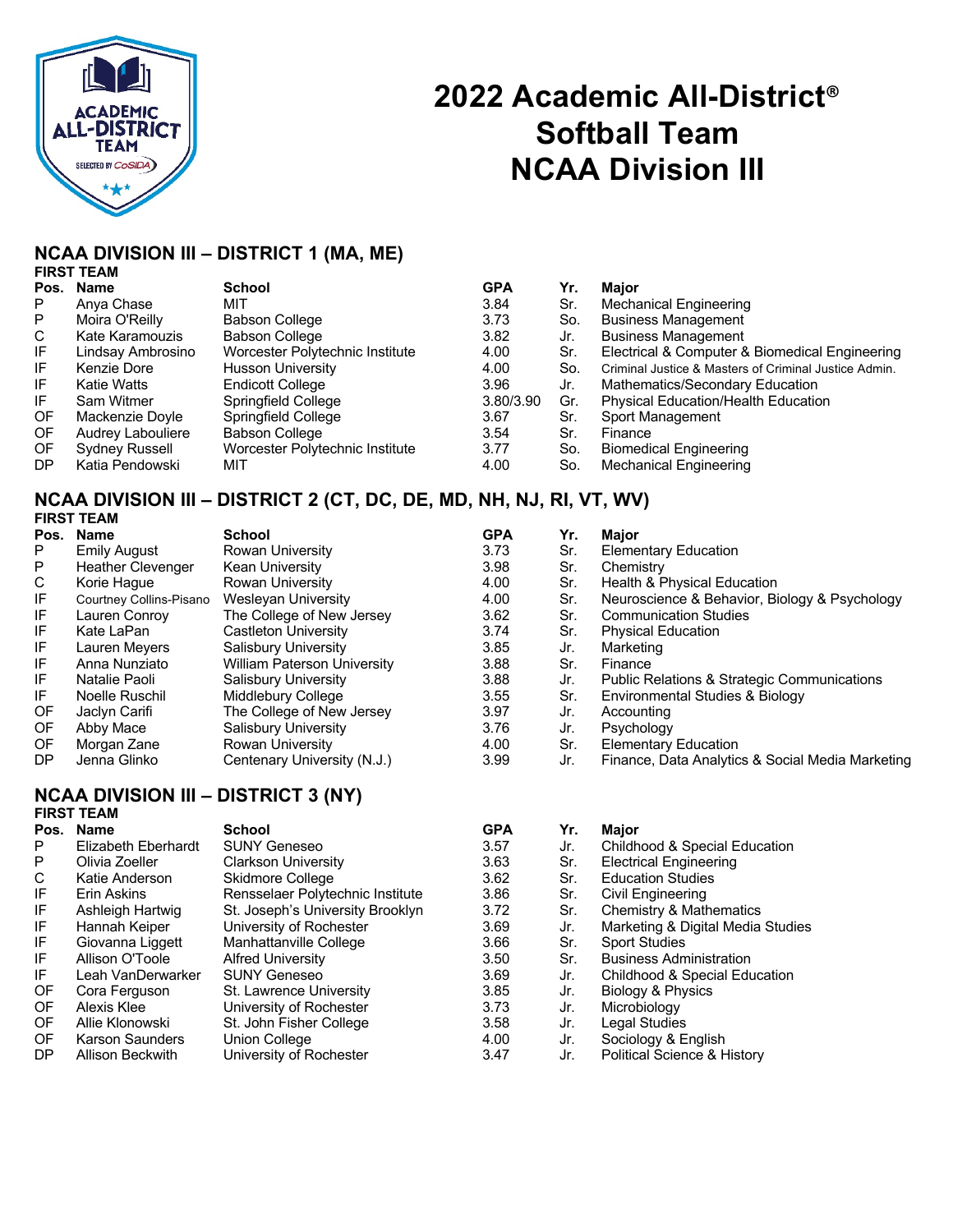

# **2022 Academic All-District**® **Softball Team NCAA Division III**

### **NCAA DIVISION III – DISTRICT 4 (PA)**

|   | <b>FIRST TEAM</b> |
|---|-------------------|
| n | $\blacksquare$    |

| Pos. | <b>Name</b>        | <b>School</b>               | <b>GPA</b> | Yr. | <b>Maior</b>                                 |
|------|--------------------|-----------------------------|------------|-----|----------------------------------------------|
| P    | Madison Brown      | Westminster College         | 3.56       | Sr. | Psychology                                   |
| P    | Katie Murphy       | Susquehanna University      | 3.36       | Sr. | Psychology                                   |
| P    | Jennifer Sweeney   | The University of Scranton  | 3.55/4.00  | Gr. | Occupational Therapy                         |
| C    | Leah Pancake       | Westminster College         | 3.70       | Jr. | Early Childhood/Special Education            |
| IF   | Maddisen Bieber    | <b>Moravian University</b>  | 3.32       | Sr. | Sports Management                            |
| IF   | Kiara Bryant       | Susquehanna University      | 3.75       | Sr. | Advertising & Marketing / Creative Writing   |
| IF   | Alvssa Harhigh     | York College (Pa.)          | 3.88       | Sr. | Recreation and Leisure Administration        |
| IF   | Elle Mever         | York College (Pa.)          | 3.95       | Sr. | Accounting                                   |
| IF   | Olivia Persin      | Saint Vincent College       | 3.97       | So. | Mathematics, Data Science & Computer Science |
| IF   | Kaitlin Redling    | Misericordia University     | 3.98       | Jr. | <b>Physical Therapy</b>                      |
| 0F   | Jamie Belfer       | Franklin & Marshall College | 4.00       | Sr. | Public Health (Government)                   |
| OF.  | Mackenzie Brennan  | Ursinus College             | 3.75       | Sr. | Health & Exercise Physiology                 |
| OF.  | <b>Ashley Wire</b> | Westminster College         | 3.74       | Jr. | Biochemistry                                 |
| DP.  | Emily Silberman    | Moravian University         | 3.71       | So. | Psychology & Spanish                         |

#### **NCAA DIVISION III – DISTRICT 5 (AL, AR, FL, GA, KY, MO, MS, NC, PR, SC, TN, VA) FIRST TEAM**

| Pos. | Name              | School                                | <b>GPA</b> | Yr. | <b>Maior</b>                                      |
|------|-------------------|---------------------------------------|------------|-----|---------------------------------------------------|
| P    | Caitlyn Burch     | Mary Washington                       | 3.78       | So. | <b>Business Administration</b>                    |
| P    | Emily Charlton    | University of Lynchburg               | 3.93       | So. | <b>Elementary Education</b>                       |
| C    | Sarah Wimer       | <b>Bridgewater College</b>            | 3.42       | Sr. | <b>Business Administration</b>                    |
| IF   | Maddie Hool       | <b>Christopher Newport University</b> | 3.49       | Sr. | <b>Communication Studies</b>                      |
| IF   | Bethany Junker    | Methodist University                  | 3.95       | Sr. | Digital Forensics/Cybersecurity & Justice Studies |
| IF   | Natalie Robinson  | Randolph-Macon College                | 4.00       | Jr. | Chemistry & Behavioral Neuroscience               |
| IF   | Hannah Thompson   | <b>Averett University</b>             | 4.00       | Sr. | Accounting                                        |
| IF   | Sophie Tully      | University of Lynchburg               | 4.00       | Jr. | Philosophy/Political Science                      |
| OF   | Arielle Eure      | Ferrum College                        | 3.96       | Sr. | Health & Human Performance - Exercise Science     |
| OF.  | Sarah Proctor     | <b>Christopher Newport University</b> | 3.68       | Sr. | <b>Communication Studies</b>                      |
| OF.  | Rebekah Stegmayer | <b>Piedmont University</b>            | 4.00       | Sr. | Exercise & Sport Science & Applied Health Science |
| DP   | Paige Thomas      | Webster University                    | 3.81       | So. | Business Management (Marketin)                    |

### **NCAA DIVISION III – DISTRICT 6 (MI, MN, WI)**

## **FIRST TEAM**

| Pos. | <b>Name</b>            | <b>School</b>                       | <b>GPA</b> | Yr. | <b>Maior</b>                                          |
|------|------------------------|-------------------------------------|------------|-----|-------------------------------------------------------|
| P    | Kate Cleveland         | University of Wisconsin-Whitewater  | 3.95       | So. | Biology (Pre-Biomedical)                              |
| P    | Kirsten Krause         | Calvin University                   | 3.60       | Jr. | <b>Nursing</b>                                        |
| C    | Erin Brady             | Olivet College                      | 3.98       | Jr. | Insurance & Risk Management                           |
| C    | Grace Petersen         | University of Wisconsin-River Falls | 3.96       | Sr. | Psychology                                            |
| C    | Rachel Plautz          | University of Wisconsin-Platteville | 3.80       | Sr. | <b>Mechanical Engineering</b>                         |
| IF   | Kelsey Bollon          | Concordia University Wisconsin      | 4.00       | Sr. | Education                                             |
| IF   | Kaelin Callow          | Hope College                        | 3.84       | Sr. | Biology                                               |
| IF   | Lucy Hart              | Kalamazoo College                   | 3.97       | Jr. | Biochemistry                                          |
| IF   | Hadyn Terwilliger      | Alma College                        | 3.95       | Sr. | <b>Biology</b>                                        |
| OF.  | Eden Ambrose           | Bethany Lutheran                    | 4.00/4.00  | Gr. | Clinical Mental Health Counseling                     |
| OF.  | Allie Fauth            | <b>Bethel University</b>            | 3.98/4.00  | Gr. | Elementary Education (UG) / Counseling Psychology (G) |
| OF.  | <b>Brooke McKelvey</b> | Carleton College                    | 3.82       | Sr. | Cinema & Media Studies                                |
| DP.  | Shannon Jones          | University of Wisconsin-Stout       | 3.74       | Sr. | <b>Applied Science</b>                                |
| DP.  | Grace Stevens          | University of Wisconsin-Oshkosh     | 3.67/3.86  | Gr. | Kinesiology (UG) / Athletic Training (G)              |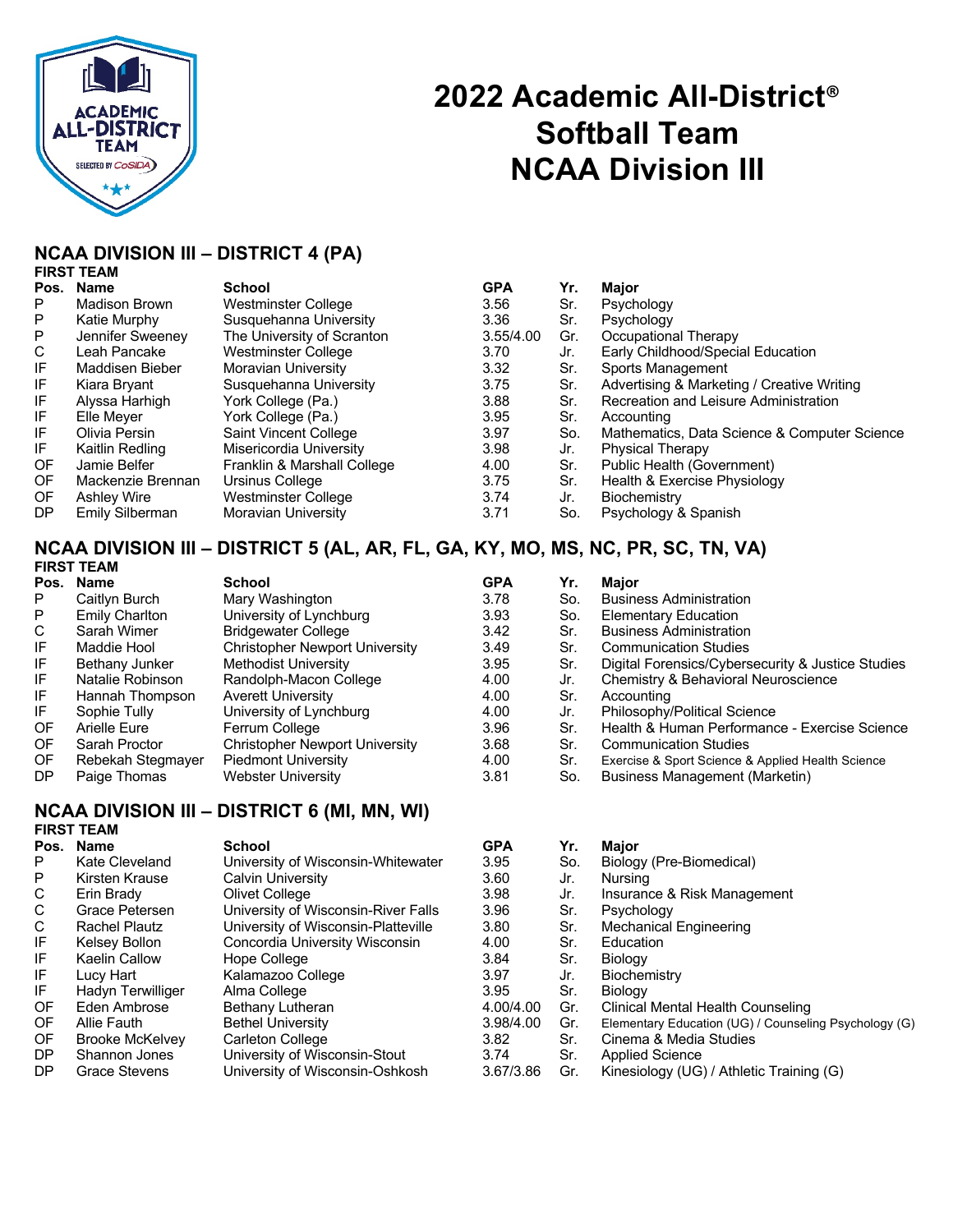

# **2022 Academic All-District**® **Softball Team NCAA Division III**

#### **NCAA DIVISION III – DISTRICT 7 (IL, IN, OH) FIRST TEAM**

|      | .                  |                                 |            |     |                                              |
|------|--------------------|---------------------------------|------------|-----|----------------------------------------------|
| Pos. | Name               | <b>School</b>                   | <b>GPA</b> | Yr. | <b>Maior</b>                                 |
| P    | <b>Emilie Gist</b> | Wheaton College (Illinois)      | 3.94       | Jr. | Engineering                                  |
| P    | Cami Henry         | DePauw University               | 3.73       | Sr. | <b>Communication/Hispanic Studies</b>        |
| C    | Giselle Bahena     | Hiram College                   | 3.84/4.00  | Gr. | Biology (UG) / Interdisciplinary Studies (G) |
| IF   | KaiLi Gross        | Case Western Reserve University | 4.00       | So. | <b>Biomedical Engineering</b>                |
| IF   | <b>Haley Hawk</b>  | Muskingum University            | 3.70       | Sr. | Nursina                                      |
| IF.  | Lexi Rayborn       | <b>Aurora University</b>        | 4.00       | Jr. | Criminal Justice & Political Science         |
| IF.  | Grace Smith        | DePauw University               | 3.71       | Sr. | Kinesiology                                  |
| OF.  | Kathleen Brady     | <b>Heidelberg University</b>    | 3.74       | Sr. | Psychology & Business                        |
| OF   | Josie Klein        | Lake Forest College             | 3.90       | Sr. | Economics & Psychology                       |
| 0F   | Cat Moruzzi        | Oberlin College                 | 3.54       | Sr. | Chemistry                                    |
| DP   | Megan Fast         | <b>Benedictine University</b>   | 3.53       | Sr. | Chemistry                                    |
|      |                    |                                 |            |     |                                              |

### **NCAA DIVISION III – DISTRICT 8 (AK, AZ, CA, CO, HI, IA, ID, KS, LA, MT, ND, NE) (NM, NV, OK, OR, SD, TX, UT, WA, WY, Canada)**

| <b>FIRST TEAM</b> |                         |                                  |            |     |                                         |  |
|-------------------|-------------------------|----------------------------------|------------|-----|-----------------------------------------|--|
| Pos.              | <b>Name</b>             | <b>School</b>                    | <b>GPA</b> | Yr. | Maior                                   |  |
| P                 | <b>Sydney Ouellette</b> | Texas Lutheran University        | 4.00       | Sr. | Accounting                              |  |
| P                 | Ashlyn Strother         | Texas Lutheran University        | 3.69       | Jr. | Accounting                              |  |
| C                 | Maddie Luderman         | Simpson College                  | 3.79       | Jr. | Neuroscience                            |  |
| IF                | Lauren Brown            | University of Dubuque            | 3.74       | So. | <b>Elementary Education</b>             |  |
| IF                | Samantha Chu            | Grinnell College                 | 4.00       | So. | <b>Chemistry &amp; Computer Science</b> |  |
| IF                | Casey Martin            | <b>Texas Lutheran University</b> | 3.81       | Sr. | Biochemistry                            |  |
| IF                | Mason McCord            | <b>HARDIN-SIMMONS UNIVERSITY</b> | 4.00/4.00  | Gr. | Marketing                               |  |
| IF                | <b>Marin Musicant</b>   | East Texas Baptist University    | 3.93       | Sr. | Biology                                 |  |
| 0F                | Kelly Jurden            | Texas Lutheran University        | 3.97       | Gr. | Mathematics & Data Analytics            |  |
| 0F                | <b>Baily Paul</b>       | Linfield University              | 3.89       | Sr. | Sport Management                        |  |
| OF.               | Kaylie Springer         | <b>Wartburg College</b>          | 4.00       | So. | Psychology                              |  |
| <b>DP</b>         | Grace Houghton          | Loras College                    | 3.93       | Jr. | <b>Mathematics</b>                      |  |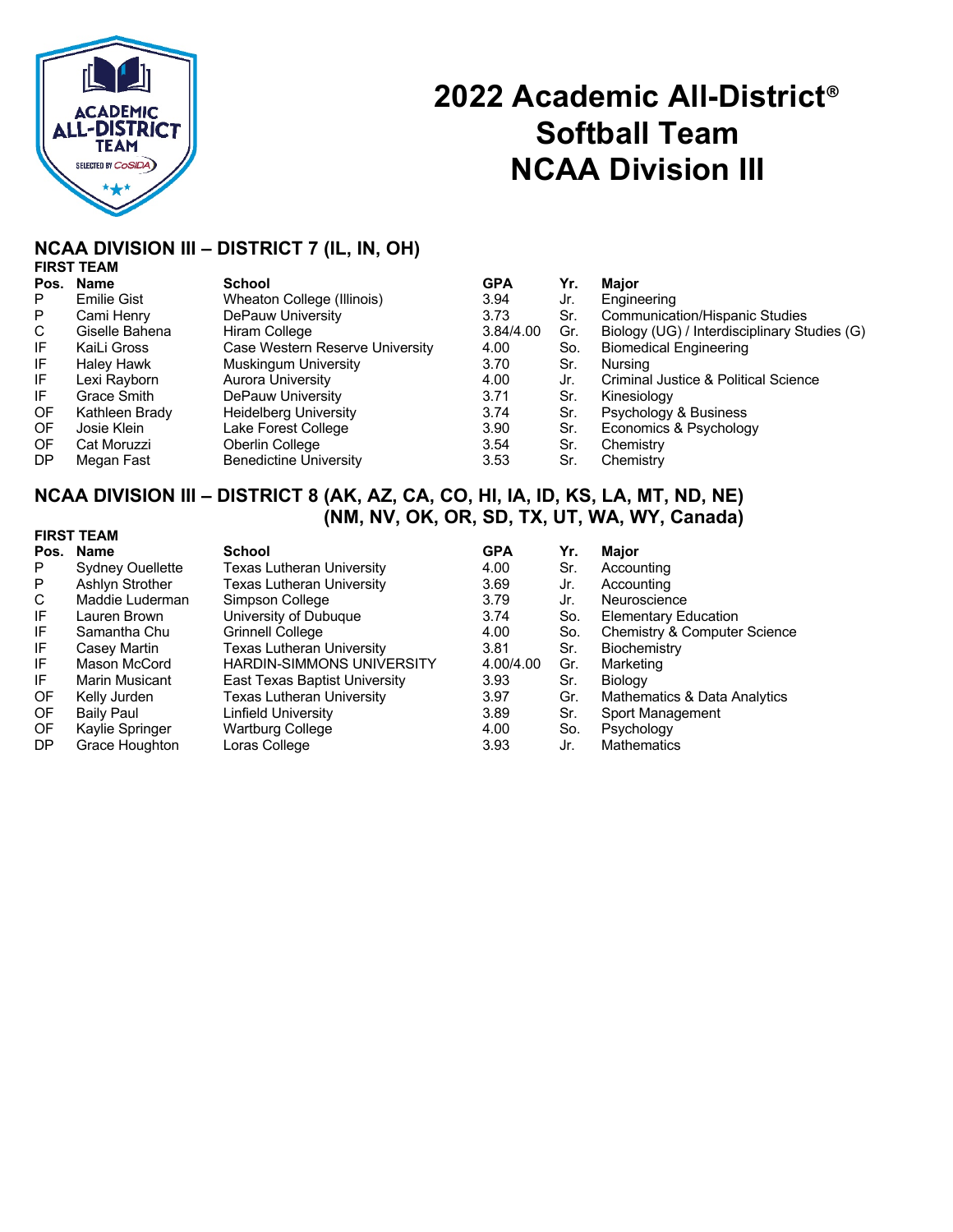

## **2022 Academic All-District**® **Softball Team NAIA**

### **NAIA – DISTRICT 1 (AL, CT, DC, DE, FL, GA, MA, MD, ME, MI, NC) (NH, NJ, NY, OH, PA, PR, RI, SC, VA, VT, WV)**

|     | <b>FIRST TEAM</b>    |                                  |            |     |                                             |  |  |  |
|-----|----------------------|----------------------------------|------------|-----|---------------------------------------------|--|--|--|
|     | Pos. Name            | School                           | <b>GPA</b> | Yr. | Major                                       |  |  |  |
| P   | Hayley Dickerson     | College of Coastal Georgia       | 3.40       | Jr. | <b>Health Sciences</b>                      |  |  |  |
| P   | Alexa Good           | Georgia Gwinnett College         | 3.61       | Sr. | <b>Elementary Education</b>                 |  |  |  |
| C   | Kaycee Ollis         | Mount Vernon Nazarene University | 3.37       | Jr. | Exercise Science                            |  |  |  |
| C   | Sydney Pelaez        | Georgia Gwinnett College         | 3.88       | Sr. | Political Science (International Relations) |  |  |  |
| IF  | Courtney Ellzey      | University of Mobile             | 3.89       | Sr. | <b>Physical Education</b>                   |  |  |  |
| IF  | Sam Hill             | Siena Heights University         | 3.91       | Sr. | <b>Criminal Justice</b>                     |  |  |  |
| IF  | Jamie Mead           | Southeastern University          | 3.50/4.00  | Gr. | MBA (Executive Leadership)                  |  |  |  |
| IF  | Kaylee Pullin        | University of Mobile             | 3.90/3.90  | Gr. | Leadership & Communication                  |  |  |  |
| 0F  | Haleigh Harrell      | Southeastern University          | 3.68/3.80  | Gr. | Organizational Leadership                   |  |  |  |
| 0F  | Kylee Matern         | Mount Vernon Nazarene University | 3.77       | Jr. | Biology (Pre-Physician)                     |  |  |  |
| OF. | Jaden Morace         | University of Mobile             | 3.92       | Sr. | Kinesiology                                 |  |  |  |
| OF. | Emma Raulerson       | Middle Georgia State University  | 3.94       | So. | <b>Rehabilitation Science</b>               |  |  |  |
| DP  | <b>Brooke Parker</b> | Georgia Gwinnett College         | 3.41       | Sr. | <b>Business Management</b>                  |  |  |  |

#### **NAIA – DISTRICT 2 (AR, IL, IN, KY, LA, MS, TN) FIRST TEAM**

| Pos. | <b>Name</b>      | <b>School</b>                   | <b>GPA</b> | Yr. | <b>Major</b>                        |
|------|------------------|---------------------------------|------------|-----|-------------------------------------|
| P    | Maddi Evans      | Taylor University               | 3.78       | Sr. | Biology                             |
| P    | Alyssa Wagner    | Indiana Wesleyan University     | 3.76       | So. | Sports Management                   |
| C    | Ashton Whitman   | Taylor University               | 3.96       | Sr. | Sports Management                   |
| IF   | Meghan Berlin    | Indiana Institute of Technology | 3.95       | Sr. | <b>Criminal Justice</b>             |
| IF   | Alexi Clay       | Taylor University               | 3.87       | Sr. | Social Work                         |
| IF   | Elana Harrison   | Thomas More University          | 3.40       | Sr. | Nursing                             |
| IF   | Madison Sickau   | University of the Cumberlands   | 3.87       | Sr. | Nursing & Exercise Sport Science    |
| IF   | Jersey Tannehill | Taylor University               | 4.00       | So. | Accounting                          |
| IF   | Emma West        | Taylor University               | 3.68       | Jr. | <b>Public Relations</b>             |
| 0F   | Katie Cronin     | Milligan University             | 3.94       | Jr. | Nursing                             |
| 0F   | Aleyah Rastetter | Taylor University               | 3.91       | So. | Politics & Law                      |
| 0F   | Hailey Wood      | University of the Cumberlands   | 3.84       | Jr. | <b>Exercise Sport Science</b>       |
| DP.  | Emma Kelley      | Indiana Institute of Technology | 3.80       | Jr. | Entrepreneurial Studies & Marketing |
|      |                  |                                 |            |     |                                     |